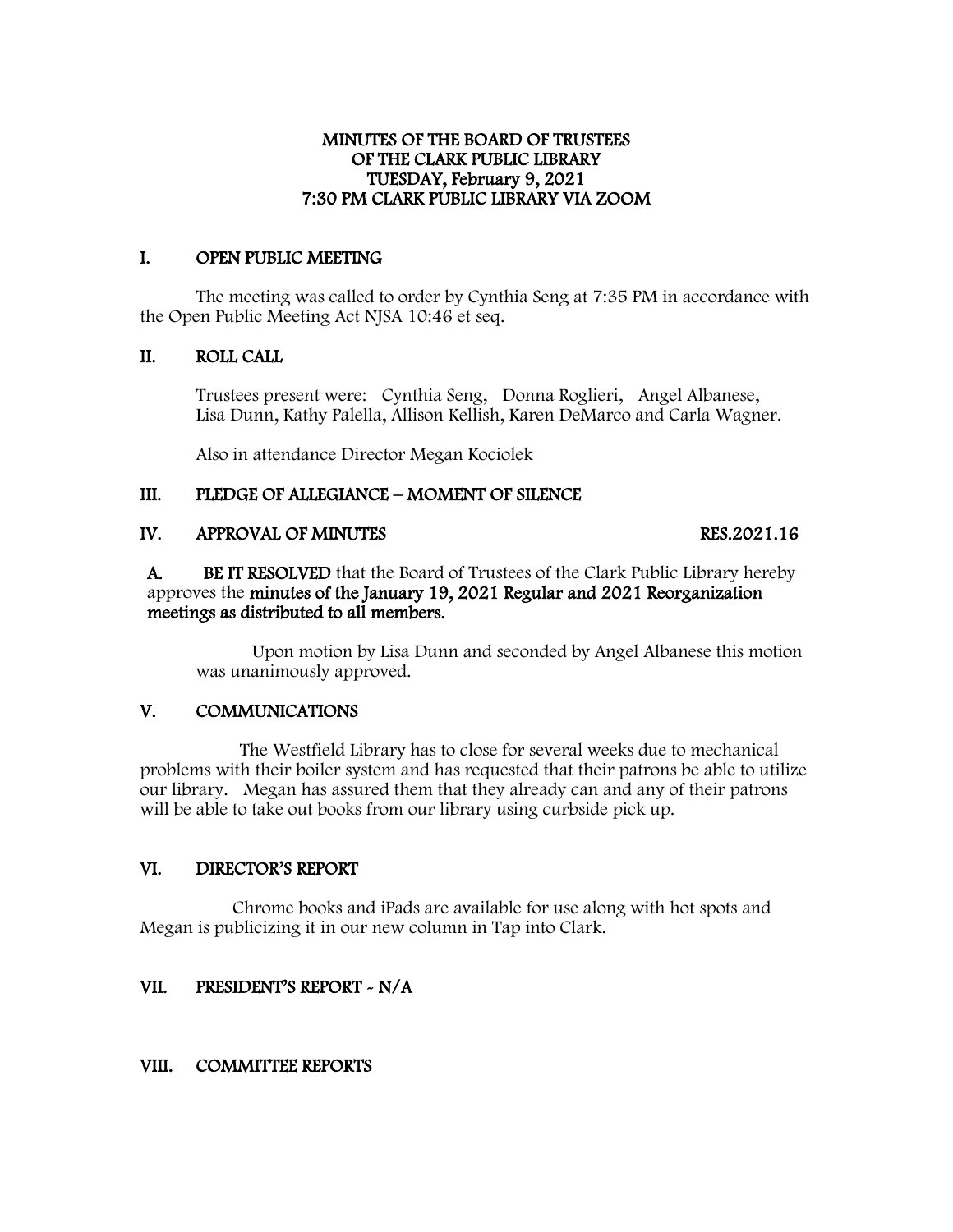The Capital Plan committee met and has come up with several ideas for the Capital Plan for 2021 - 2023. Some of the projects include: new flooring for the first floor to match the Children's Area, painting the Ayers Room, replacing furniture, developing a teen area and a college study area.

#### IX. FRIENDS REPORT

 The Friend's are looking for fundraisers they can do online and are planning to have an outdoor fundraising event in the spring.

### $X.$  OLD BUSINESS  $\sim N/A$

#### XI. NEW BUSINESS

#### A. APPROVAL OF BILLS RES.2021.17

BE IT RESOLVED that the Board of Trustees of the Clark Public Library hereby approves the bill list in the amount of \$ 20,422.21.

Upon motion by Lisa Dunn and seconded by Kathy Palella this resolution was unanimously approved by roll call vote.

### B. APPROVAL TO MOVE \$40,000 INTO CAPITAL RES.2021.18

BE IT RESOLVED that the Board of Trustees of the Clark Public Library hereby approves the TRANSFER OF \$40,000.00 INTO CAPITAL.

 Upon motion by Karen DeMarco and seconded by Lisa Dunn this resolution was unanimously approved by roll call vote.

#### C. APPROVAL OF NEW FLOORING ON MAIN LEVEL RES.2021.19

BE IT RESOLVED that the Board of Trustees of the Clark Public Library hereby approves the MAIN LEVEL NEW FLOORING NOT TO EXCEED THE AMOUNT OF \$46,362.00.

 Upon motion by Angel Albanese and seconded by Carla Wagner this resolution was unanimously approved.

### XI. PUBLIC PARTICIPATION